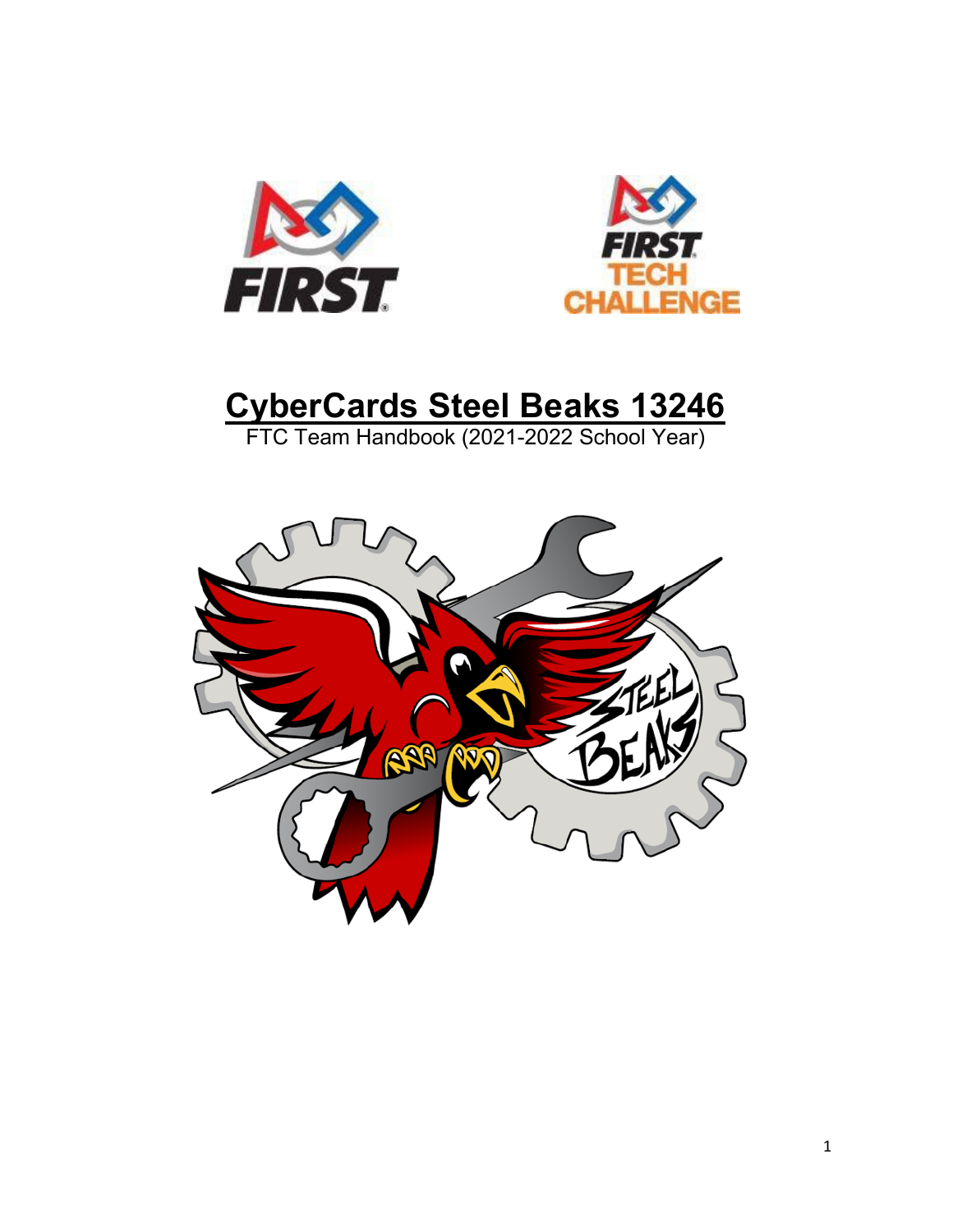### Introduction

Welcome to the CyberCards Steel Beaks! We are honored that you want to join our team. Our team number is 13246 and we are going into our fourth year as a FIRST (For Inspiration and Recognition of Science and Technology) Tech Challenge team. The mentors and last year's team members worked very hard to overcome many obstacles and our hope is that we have set a solid foundation to build from for this year. We spent our off season concentrating on Community Outreach, team building, and diligently preparing for season two. We want to be known as a team that that works well together, a team that demonstrates the ideals of FIRST and a team that focuses on gracious professionalism.

This handbook was written to answer questions about the team and its purpose, as well as to explain the roles and responsibilities of members and parents. Please read through this handbook thoughtfully and carefully to decide if you or your son/daughter will be able to:

- o Follow the team rules.
- $\circ$  Commit to the hours.
- $\circ$  Commit to the financial responsibility required for participating in team events and functions.
- $\circ$  Commit to be a positive example to your peers and the community.

This handbook is designed for both team members and parents. Please, if you have any questions, feel free to contact a mentor.

#### **FTC Mentors**

Anthony Stanich (SHS) Jason Germann (FRC)

**Team Coach** Mark Snodgrass [msnodgrass@perryschools.org](mailto:msnodgrass@perryschools.org) **CRA - President** TBD

[FRC1529@gmail.com](mailto:FRC1529@gmail.com)

**CRA – Treasurer** Chrissi Laut cardinalroboticsassociation@gmail.com

**Mecha-Hamsters Volunteer** Noelle Bryan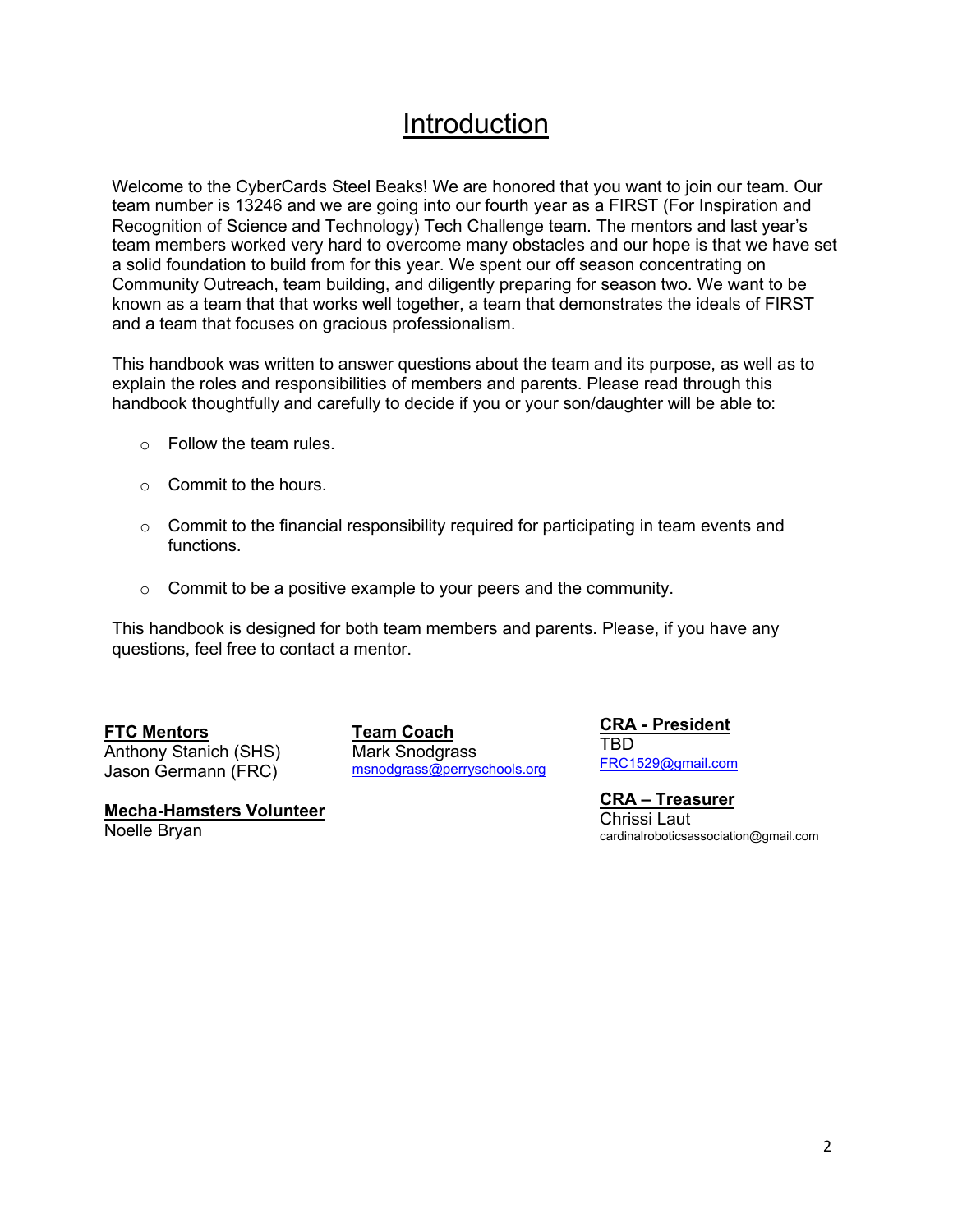### **What We Will Do and How We Will Do It**

- $\circ$  Our priority is to promote Science, Technology, Engineering, Arts, and Math (STEAM) through participating in FIRST Tech Challenge and to develop positive examples of student leaders.
- $\circ$  Our focus is on team learning and the promotion of STEAM. Our team members personal development is more important than winning.
- $\circ$  We strive to give back to our community and to teach our team members the importance of lending a helping hand.
- o We will always promote the importance of academic achievement.
- $\circ$  We will encourage each other to have pride in our school, community, team and themselves.
- $\circ$  Our dedication will be to the members of this team, to our community, our mentors, other FIRST teams and their communities.
- $\circ$  We will be courteous to everyone we meet whether it is another team member, a mentor, or a member of the community.
- o We will exemplify gracious professionalism and be an example of FIRST's ideals; we will not boast or be prideful at competitions nor will we be sore losers.
- o We will be welcoming to new students, mentors, and volunteers.
- o We will respect all members of the team, mentors, and volunteers.
- $\circ$  We will work with each other to achieve a common goal; we will not point fingers and put the blame on others.
- o We will have fun!

### **Steel Beaks Team Memberships**

Being on the CyberCards Steel Beaks Robotics team is a full-time, year-round commitment. Our season is broken down into three sections; Off season, Build season, and Competition season.

Our Off Season runs from May through August. It is a great time for the team to concentrate on outreach events and activities that help promote STEAM within our community. We also spend this time recruiting new team members and mentors, brainstorming new fundraising ideas, seeking donations and sponsorships, and working on building skills. There are participation requirements that must be met to be eligible for travel. Working on those requirements during the off season allows us to better concentration on Build Season and Competition Season.

Close attention is paid to attendance of mandatory meetings and voluntary events. There will be a mentor evaluation and review the week after Kick-Off and before Competition Season in December, that will cover the student's grades as well as their participation in activities of each student who wants to be a member of the Steel Beaks team. To be part of the team it is expected that you commit to the following items: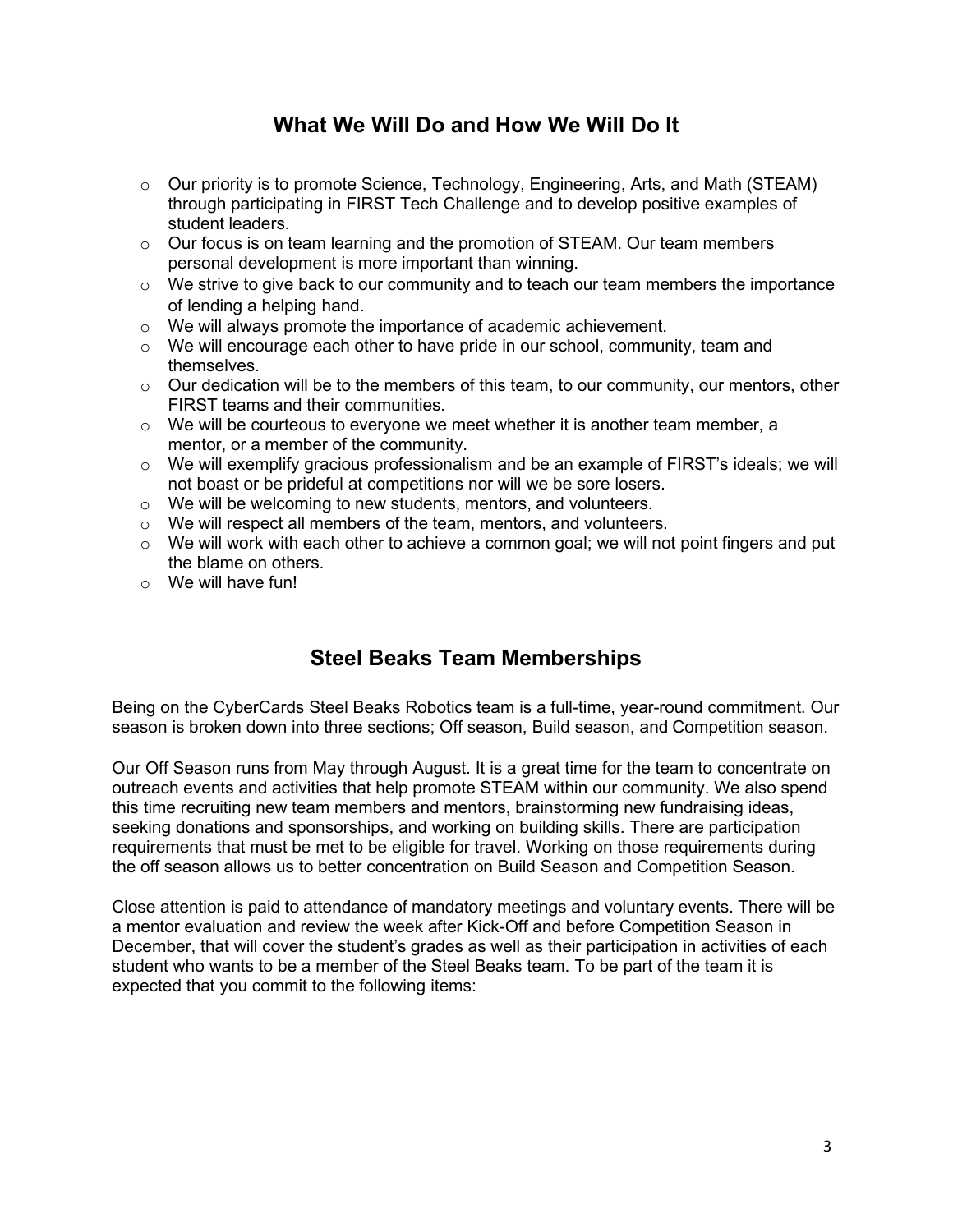o *To become a team member*:

#### • **Time obligation**

- Attend a minimum of 3 Team Meetings **BEFORE KICKOFF**.
- Miss no more than 3 meetings unexcused.
- Turn in all required paperwork by their **deadlines**. \*
	- Signed Team Agreement (Due by Monday, August  $30<sup>th</sup>$ )
	- Completed Team Questionnaire (Due Monday, September 13<sup>th)</sup>
	- Current Grade Report (Due Monday, September 13<sup>th)</sup>
	- Shop Safety Quiz passed with 100% score (Due Monday, September 13<sup>th)</sup>)
- Attend Kick-Off on September 18, 2020

*\*New students who have attended zero meetings before Kick-Off and want to join the team will have one week, or until September 5th, whichever comes first, after their first meeting to review and sign and return the Team Agreement as well as completing the Team Questionnaire. Grade Report will have to be submitted by their third team meeting, or September 5th, whichever comes first.*

#### • **Financial obligation**

- The dues for each team member is \$300.
- \$100.00 is due by Monday, August 30<sup>th</sup>
- $-$  \$100.00 is due by Monday, September 13<sup>th</sup>
- $-$  \$100.00 is due by Monday, September 20<sup>th</sup>
- **Grade obligation**
	- Students must maintain grades C or higher to join the team.
- o *To be eligible for travel during Competition Season* (**required in addition to the above**):
	- **Time obligation**
		- Participate in at least two Community Outreach Events with a minimum of 10 total hours of Community Outreach. Team members are encouraged to participate in more than two events and more than 10 total hour minimum.
		- Participate in 60% of the practice hours during Build Season. This is based off total scheduled meeting hours vs. the number of meeting hours attended.
		- Participate in 60% of the practice hours during Competition Season. This is based off total scheduled meeting hours vs. the number of meeting hours attended.
		- Turn in all required paperwork.
			- Current Grade Report (Due December 5<sup>th</sup>)
			- Signed travel permission slips (Due December  $5<sup>th</sup>$ )
	- **Grade obligation**
		- Students must maintain grades above C to travel with the team and participateduring competitions.

Any student that has attended at least one meeting prior to kick off, does not attend the kickoff on September 8, 2018 (and did not make the Coach aware of the inability to attend at least one week prior to kick off) or does not have the first part of their financial dues in will not be considered a part of the team and will be ineligible to travel with the team during the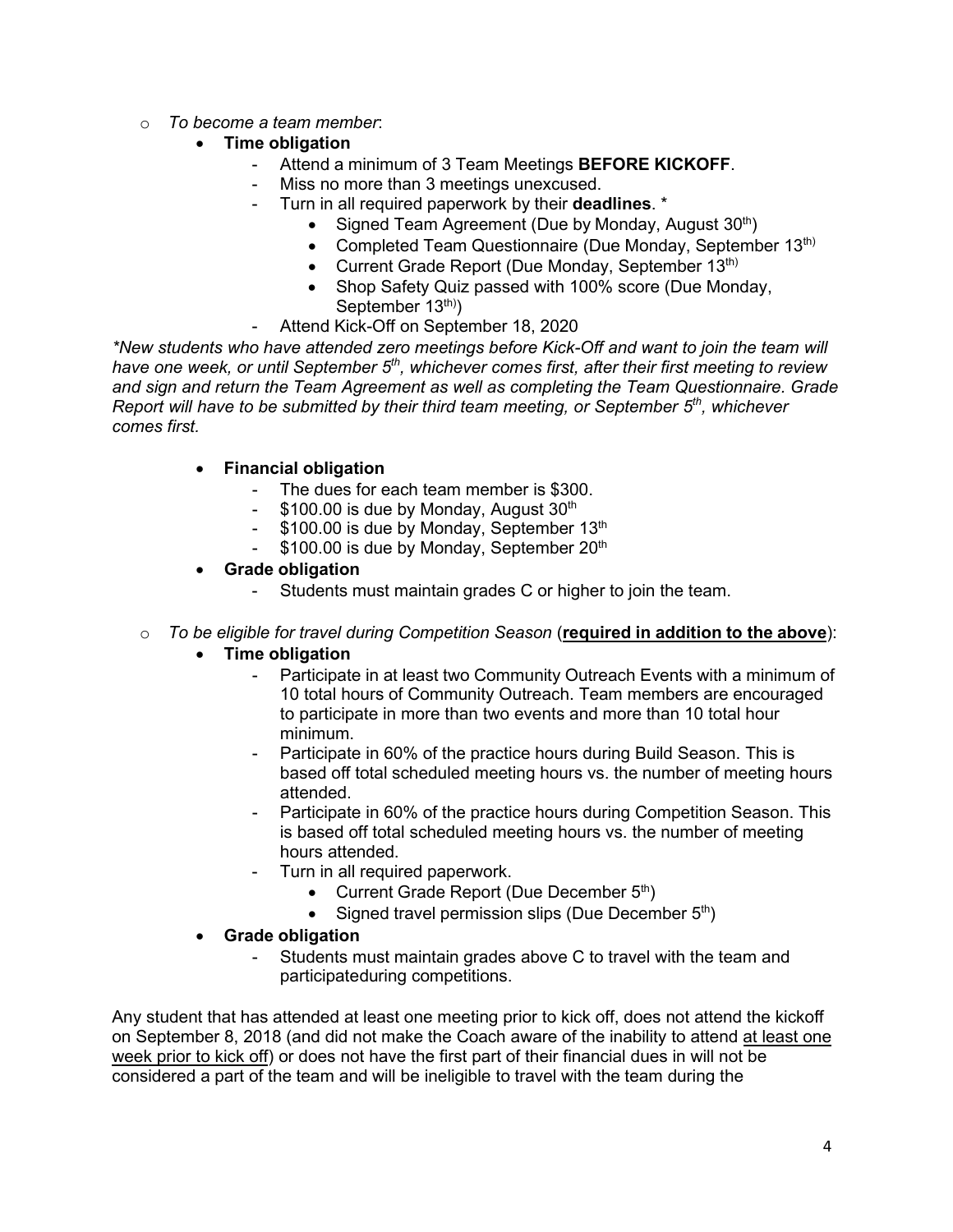Competition Season*. If you are unable to attend kick off you must notify the Coach, in writing at* msnodgrass@perryschools.org *at least one week prior to kick off.* You must provide a valid reason for missing kick off and will be required to retrieve the newly released game manual from the www.firstinspires.org website and make yourself familiar with all game rules/criteria before you return to practice. Students who are unexcused at kickoff will be deem ineligible to participate until next season.

\*\*Students who have concerns about the financial commitment must talk to a Coach or Mentor **BEFORE** kickoff\*\*

### **Steel Beaks Robotics Team**

Students who successfully complete the above requirements will be placed on the team after coach and mentor review, the second full week of September 2018.The placement to the team will run until the end of the 2021-2022 school year unless situations arise that would put a team member's status in jeopardy. An important factor of the coach and mentor review will be of the demerit system. **Demerits will be given when team members do not exhibit proper behavior or display inadequate citizenship that infringes on the team's good image.** Any mentor or coach can give demerits. Depending on the severity of the inappropriate behavior or action, a warning will be giving before issuing a demerit and sending the child home for the day. Three demerits constitute removal from the Steel Beaks team. All team members must undergo evaluation and review on a yearly basis. Placement on the team is not automatic because of experience. If a student does not travel with the team due to disciplinary reasons (such as but not limited to grades, demerits, etc.) the student will not be allowed to sit with the team during events.

#### **\*If you are taken off the team for any reason,** *you will not receive a refund of any dues paid***.**

### **Roles and Responsibilities**

All Steel Beaks Team Members:

- $\circ$  Will cooperate and comply, to the best of their ability, to any instruction given by the mentors or coach. It is your responsibility to communicate to the coach or mentor that gave the instruction if you feel that the task is beyond your capability.
- o Will make safety a priority. You are encouraged to, in a positive manner, encourage someone to stop working on something and show them how to do it correctly if they are working on something in an unsafe manner. If you are uncomfortable handling the situation, you need to go to the nearest mentor immediately.
- $\circ$  Will be expected to always perform at the best of their abilities.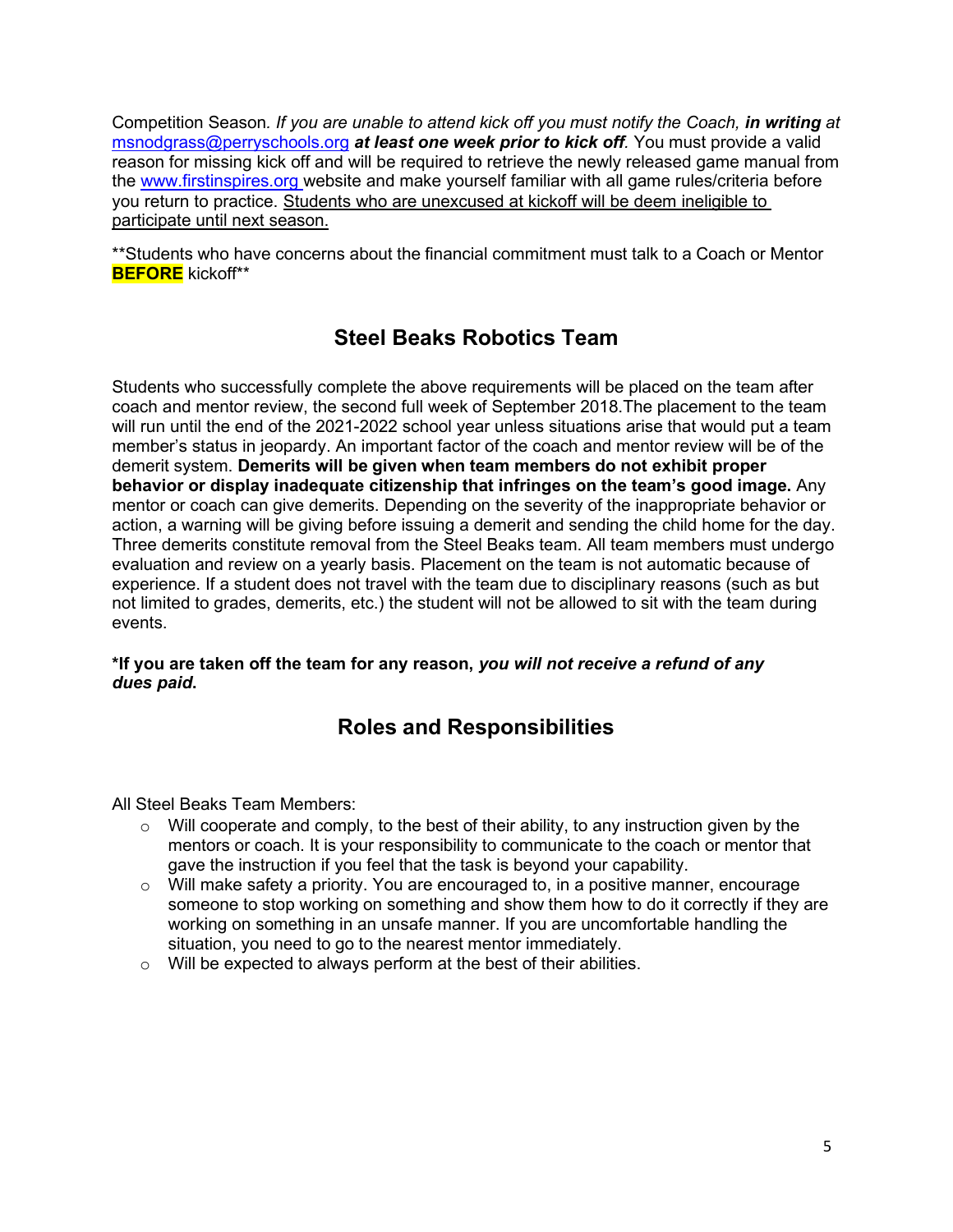- o Will be respectful of themselves, their fellow team members, coaches, mentors, and allvolunteers.
- o Must have a willingness to learn new things.

### **Leadership**

Team Captains will be elected by the mentors during the team evaluations. These selections will be based off experience, participation and leadership qualities that were demonstrated up to that point. If team numbers allow it, sub-team captains will be selected as well

The mentors reserve the right to assign or remove students from leaderships roles if the need arises.

\*Remember, all team members can be good role models and leaders to the rest of the team even if they are not serving in an official compacity.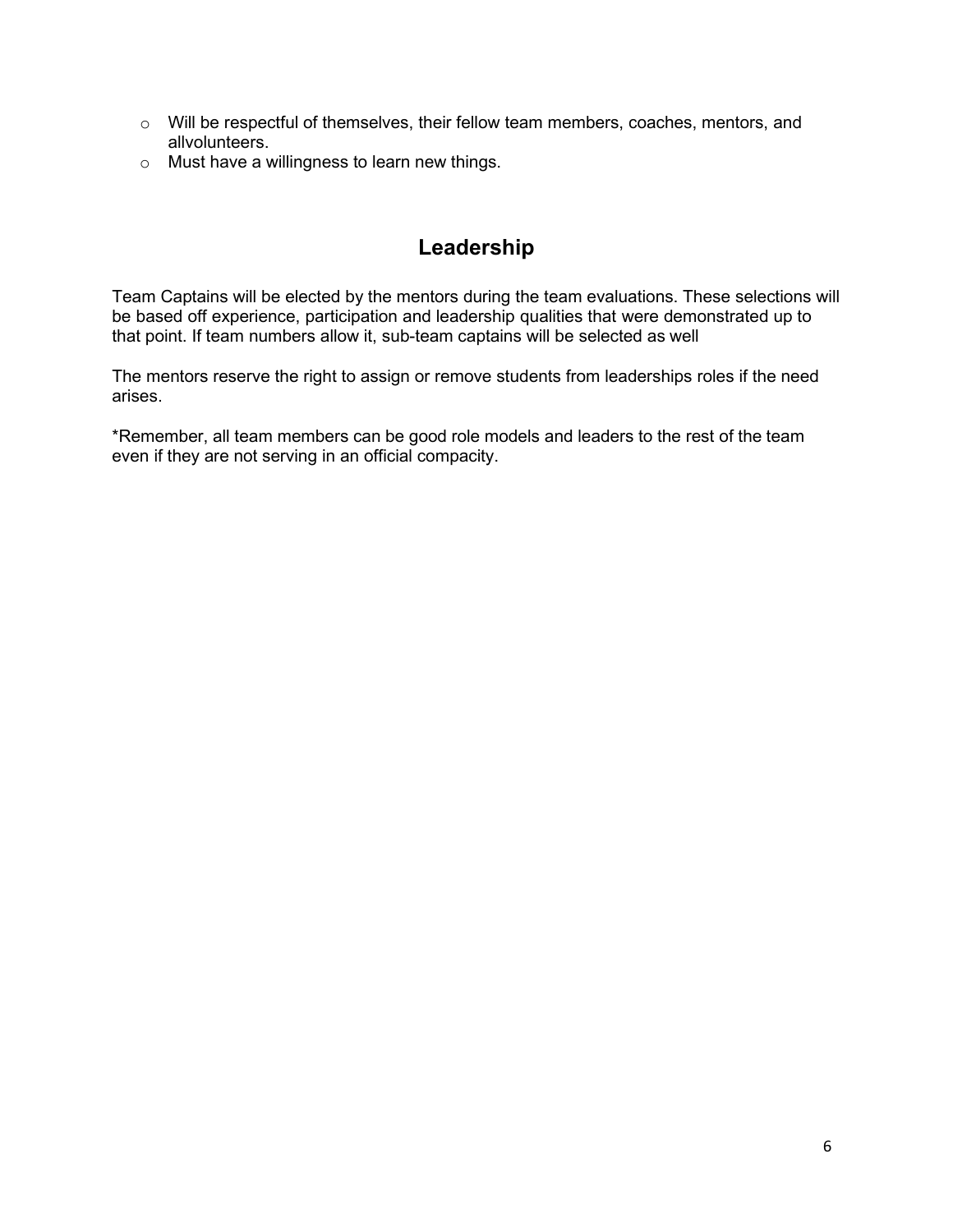### **Participation**

#### **Cost:**

The membership dues for each student on the team is \$300.00. There will be multiple fundraising opportunities presented to the students. The money they raise participating in these fundraisers will go towards their dues. Students will be encouraged to participate in the fundraisers but participation in these fundraisers is not mandatory. Any remaining difference will need to be paid for by the parents. All funds raised by a student more than their \$300.00 dues will go towards the FTC funds for operating costs. A team t-shirt as well as travel expenses to and from competitions will be covered by the membership dues.

Any student that joins the team after the September  $8<sup>th</sup>$  Kick-Off, will have 6 weeks, or 1 week prior to our first competition - whichever comes first, to raise their dues and still be eligible to travel, even if that date is past the above-mentioned deadline.

If the team makes it to State Championships or World Championship then additional fundraising may be required to cover the additional expenses. Students are encouraged to continue fundraisingeven after their dues have been met.

#### **Meetings:**

To be a member of the Steel Beaks, participation in many after school and weekend hours will be required. During the Off Season we will meet on Mondays for two hours (3:00-5:00pm). During Build Season we will add an additional weekly meeting on Tuesday for two hours (3:00- 5:00pm) and on Saturdays for three hours (9:00am-12:00pm). Students will be required to attend 60% of the total hours scheduled for meetings. Calculating percentages based on hours vs. meetings will make sure that students are showing up to both Wednesday and Saturday meetings when possible. Most of the heavy work during build season is scheduled for Saturdays so it is important we have as many students as possible present and willing to work. If a student needs to leave a meeting, they willbe credited for the hours they attended not all the meeting hours scheduled for that day.

Participation hours will be reviewed before Competition Season and in between competitions. Only students who have been present for at least 60% of the hours will be eligible to travel with the team to competition regardless of if all other criteria have been met.

Students are responsible for providing their own transportation to and from weekly meetings. It is understood that our students usually participate in many other school activities. We will encourage and support them; however, it is the student's responsibility to balance all of their activities. Students can check with the coach at any time to see where they sit with meeting the team and travel requirements. They will need to let mentors know if they are unable to make it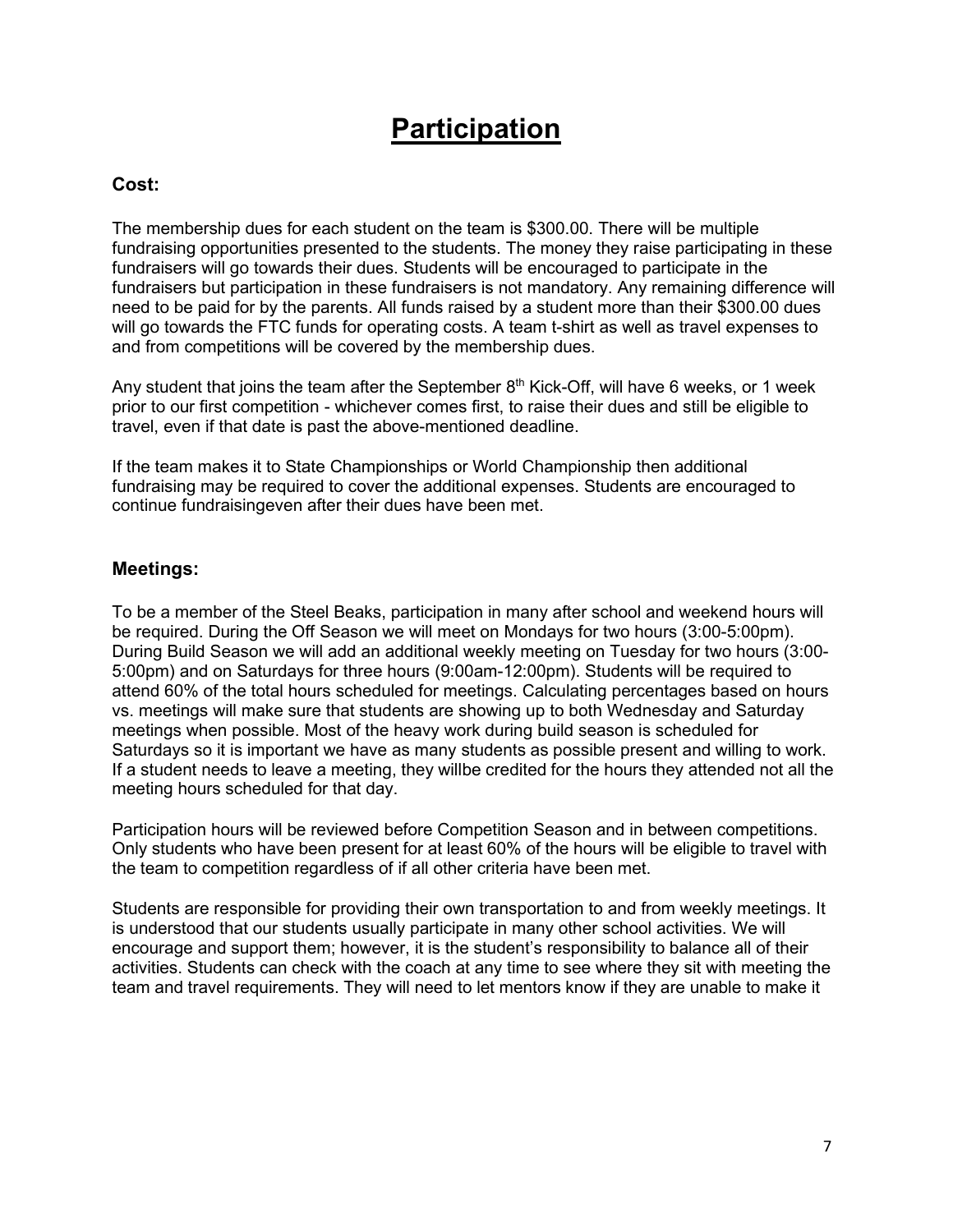to a team meeting or team event. This can be done via Slack or email. Communication is very important.

\*Students will not be excused for missing meetings or events that they did not know about. It is their responsibility to keep informed.

#### **Report Cards:**

It is important to us that academic achievement is priority for our team members. Students will be required to maintain grades higher than a C to travel with the team during Competition Season. Grades will be checked prior to each competition. If a student is ineligible to attend a competition due to grades, that doesn't mean they will be unable to attend the remainder of the season's competitions. If they can pull their grades up, and all other requirements have been met, they will be able to travel with the team at the next competition.

If at any time a student is having trouble in their classes, they should feel comfortable speaking with any of our mentors. We can check with the other kids on the team to see if anyone is able to help mentor/tutor your student.

#### **Uniforms:**

Our team t-shirts are our uniform. These shirts are designed by the team and worn at competitions and outreach events. Each team member is issued a team shirt, the cost of the shirt is covered by their dues. If the team shirt gets too worn, damaged or becomes too small, a replacement shirt will need to be purchased. These shirts should be maintained in a way that not only the team member wearing the shirt but the whole team can be represented in a professional manner.

If a team member shows up to a competition and does not have a team shirt, they will be asked to change clothes. If a parent is unable to bring the shirt to the team member, an additional shirt can be purchased from the coach.

#### **E-mail and SLACK:**

All team members are required to have an active e-mail address and they will need to check it regularly. This is the fastest and most efficient way for the coaches and mentors to reach to the team and let them know of any last-minute changes. Team members will regularly receive emails to sign up for outreach events, make them aware of upcoming schedule changes, etc.

We will also be using the SLACK app. If a team member does not have a personal cell phone, they can access SLACK through the internet. Students will be able to let mentors know if they are unable to make it to a team meeting or outreach event in a platform that all students will have access to. This will be a great way for the students to communicate together amongst their team as well.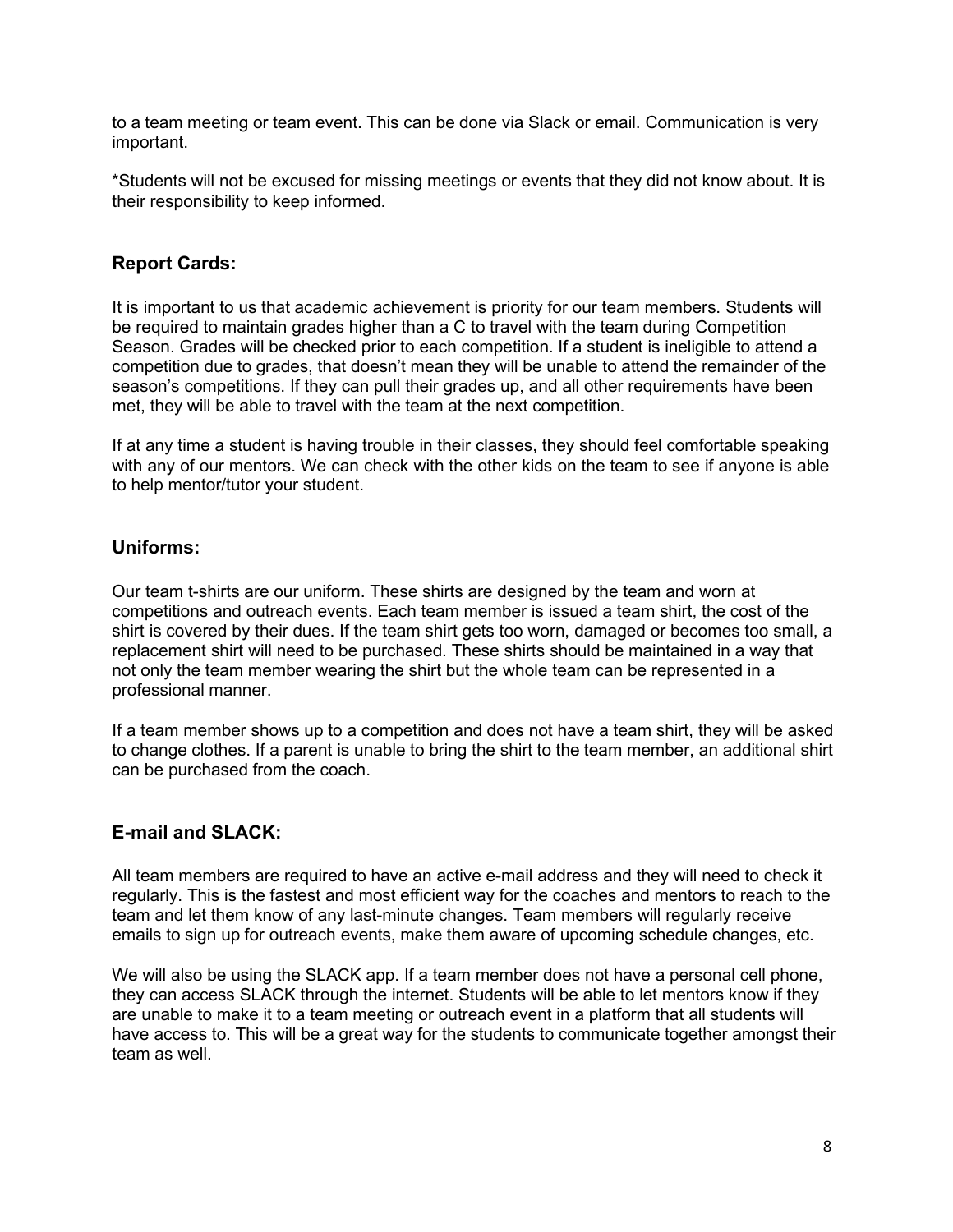#### **Website and social media:**

Our website will be updated frequently. This is the best place to find the team calendar to check for schedule changes, outreach events, fundraising events, etc. It is your responsibility to check the website often to make sure you have the most up to date information.

Students will be responsible for keeping up with our build season blog. However, their submissions will be given to a mentor or coach and will be reviewed before a mentor or coach posts their submissions. Students will not have access to the login or password information for the team. We also have a team Facebook and Instagram accounts. Again, students can take pictures and send them to a mentor to be posted on these social media accounts.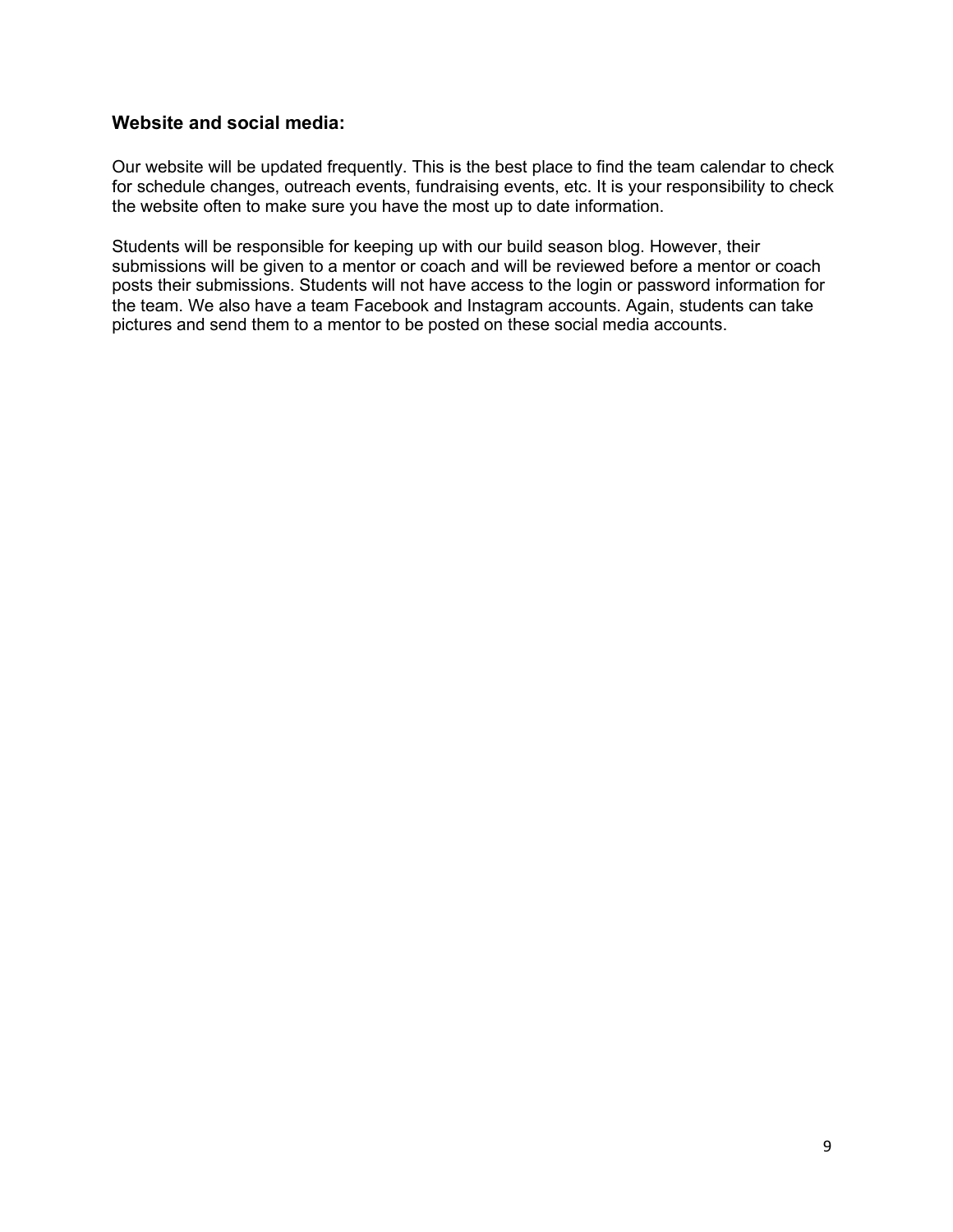### **Behavior**

Each team member's behavior is monitored constantly. Students must remember that not only are they representing themselves but also the Steel Beaks, their mentors and other team volunteers. Every team member must obey mentor and safety instructions always.

Coaches and mentors reserve the right to discipline a team member for acting inappropriately. That discipline can include issuing demerits or sending the team member home for that day. The team will always follow FIRST's guidelines of gracious professionalism.

Inappropriate behavior includes, but is not limited to:

- o Any unsafe practice
- o Running in the hallways
- o Pushing and shoving
- o Name calling
- o Not picking up after themselves, especially if already reminded to do so
- $\circ$  Fighting
- o Using profanity
- o Stealing
- $\circ$  Inappropriate use of technology (internet, personal gaming devices, cell phones during meetings, etc.)
- $\circ$  Any activity that reflects negatively on the team or the team's performance
- o Wandering the hallways, without permission, during meetings

If a relationship amongst teammates develops or is ongoing, there are certain policies that must be adhered to during all team meetings/events. Disciplinary actions will be taken against students who do not follow the rules.

Hugging, kissing, sitting on laps, holding hands and all other expressions for affection will not be tolerated. Couples may not wander off alone. They should never appear as a couple during meetings or events but rather as individual team members.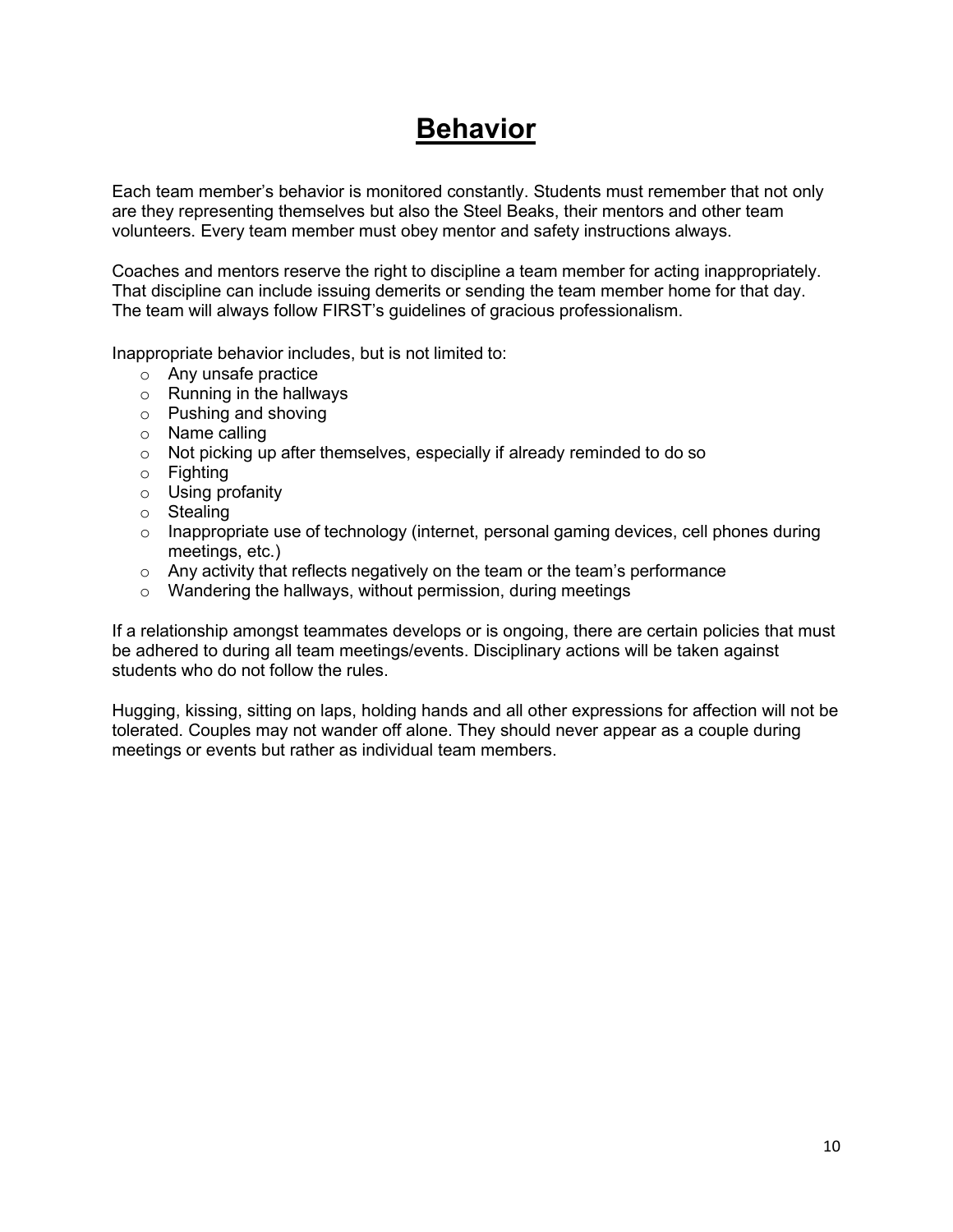## **Travel**

Travelling, as a team is a privilege, not a right. All travel requirements must be met by their stated deadlines to be eligible for travel. Team travel can be exciting and rewarding but requires a great deal of planning and organization. And as always, safety is always a major concern.

All team members are expected to travel to all events/competitions unless otherwise exempted. A student can be exempted from travel due to a previous commitment that was approved by the coaches in advance (excuses must be submitted in writing to msnodgrass@perryschools.org no laterthan one full week before the event in order for it to be considered for exemption) or for disciplinary reasons.

When the team travels, students are expected to remain with the team for the entire duration of the event. If a student must leave at any time, they must get the approval from a supervising adult (this could be a mentor or a team volunteer). We encourage parents to travel with the team and to join into team activities rather than trying to separate their students from the rest of the group. A student may not be released from a competition or event to any party without prior, written authorization from their parents.

#### **Hotel:**

In the event the team makes it to a competition that requires the team to stay in a hotel, students will be organized into groups of three or four students depending on the quantity of students and room availability. There will be no co-ed rooms under any circumstance. Room checks will be made periodically by the mentor or parent that signed up for that responsibility. At curfew, the doors will be taped shut from the outside. Students will not be allowed to leave their rooms after the doors have been shut until after morning wakeup call when the responsible adult checks the tape, removes it and lets the students know that it is ok to leave. If, for any reason, a student needs to leave their room after they have been taped in, they will need to call and speak to the coach or mentor that is in charge for that event.

#### **Health:**

Any student that needs to take medication while traveling, will need to have a list of all medications on file with the mentors. The mentor will hold all medication in a medication case and distribute as instructed by parents. Also, students that have medical conditions such as diabetes, asthma, or any allergy must inform the mentors of their condition. This is to ensure that if a situation arises, the mentors can seek proper medical help and provide the best care possible. A copy of the student's insurance card will be requested before every traveling event.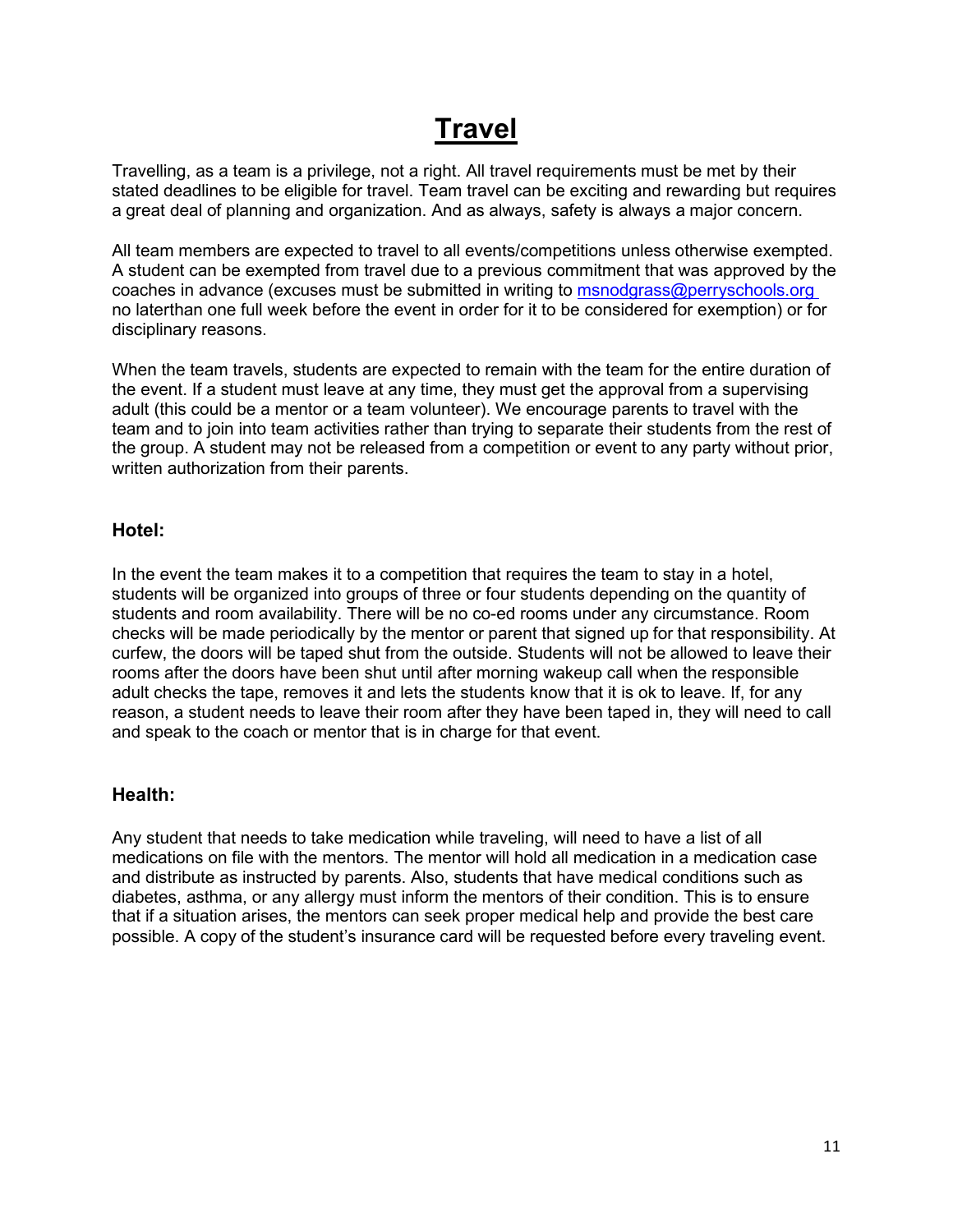## **Competitions**

Our team will participate in a minimum of two regional competitions between December and February. The State Championship, if we qualify, will be held in late February. If we qualify for World's, out of state travel will be necessary. World's is a four-day event in April.

Details on these events will be given throughout the season.

#### **Things We Do Not Do at An Event**

- o Wear damaged uniforms
- o Play games (cards or electronic) on a cell phone or any other device
- o Engage in negative or inappropriate behavior towards or against any other team or their team members
- o Talk negatively to each other, mentors, coaches, or volunteers
- o Display displeasure in any decision made by a judge or referee
- o Any inappropriate behavior that would not be acceptable during a team meeting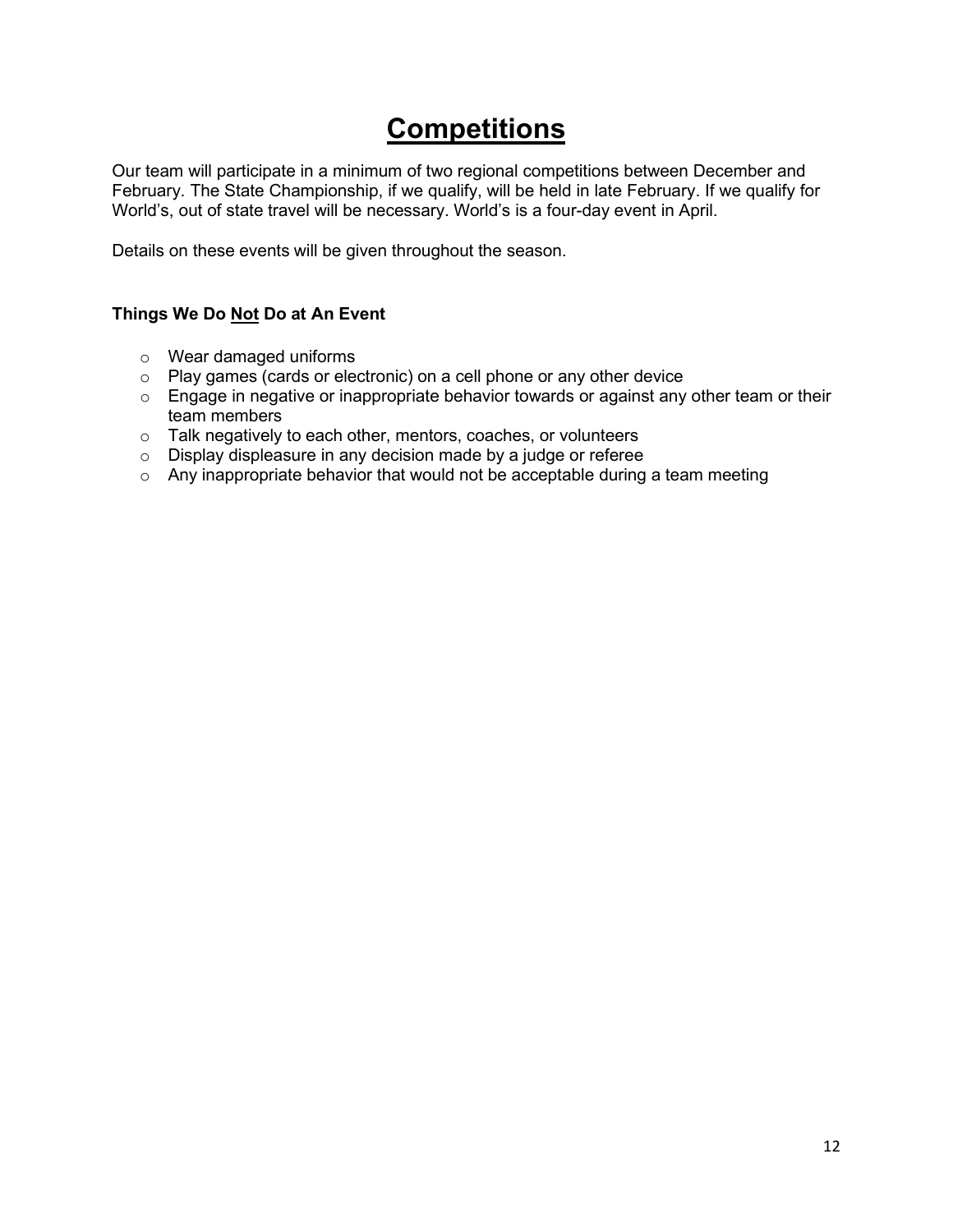## **Parent/Guardian Responsibilities**

Parents are the life blood of our team. When you child joined this team, you have become a member of the Cardinal Robotics Association. Support in all aspects of team involvement is vital to each team member getting the most out of the program. The more help we have, the more we can provide to the students.

Steel Beaks parents/guardians have several responsibilities:

- o We would like each parent/guardian to volunteer to assist the team in some way. Our need for parent volunteers is ongoing throughout the year, and includes things like assisting with fundraising, helping to plan the annual awards banquet, monitoring students during team meetings, and assisting with community service projects, among many others.
- $\circ$  Parents/Guardians must provide timely transportation for their student, making sure that they are at each team event on time and ready to participate. Often, we will leave for a competition very early in the morning and return late at night. Parents are expected to have the student at the designated location at the prescribed time and to pick them up promptly. We are not able to delay transportation for tardy students.
- o Parents/Guardians are expected to provide accurate medical information and to keep mentors informed of all changes.
- $\circ$  Parents/Guardians are expected to provide their student with spending money for meals and snacks as necessary for competitions and other events.
- o Parents/Guardians are expected to bring issues and concerns to the head coach or mentors immediately. The sooner a problem is identified, the sooner it can be addressed.
- $\circ$  Parents/Guardians will refrain from foul language, engaging students in disputes, or spreading gossip.
- $\circ$  Ensuring your student is arriving and leaving meetings on time. DROP OFF AND PICK UPSTUDENTS FROM THE AUDITORIUM ENTRANCE ONLY.
- o Parents/Guardians must fill out a FIELD TRIP EMERGENCY CONSENT FORM which must be returned on the day specified prior to the competition trip. This form will ensure that your son/daughter will be able to receive immediate medical treatment if the situation arises.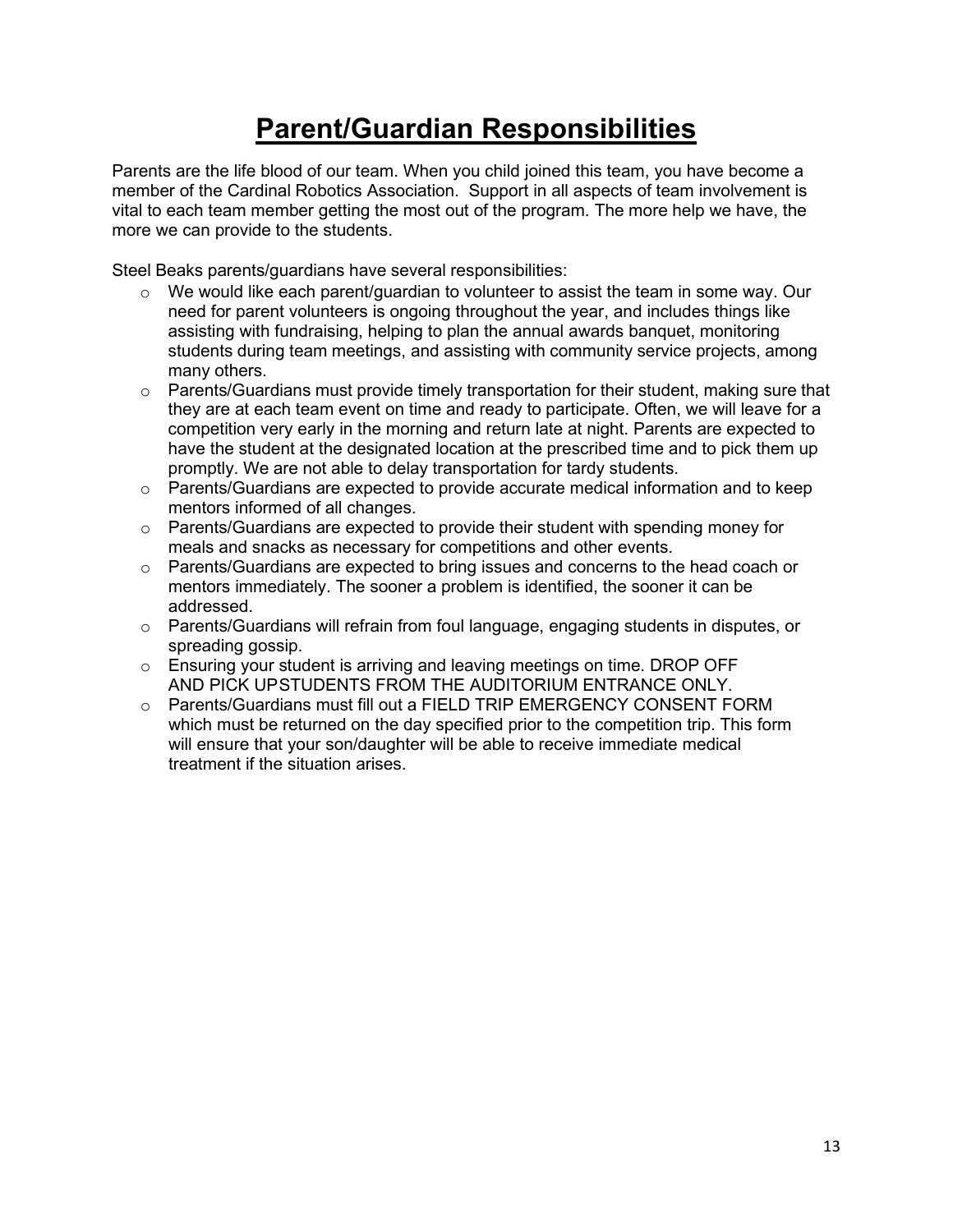## **Parent/Student Team Agreement**

The CyberCards Steel Beaks are a team; it requires rigorous participation and a serious commitment. This is not a team for casual participants. The mentors are happy to answer any questions that might arise. Please contact Mark Snodgrass at [msnodgrass@perryschools.org](mailto:msnodgrass@perryschools.org) set up a time to discuss any questions, comments, or concerns.

A student wishing to travel/participate in any competition must meet ALL expectations. Not meeting any one single expectation will result in the student's inability to travel. Parents and students must read the handbook and sign below to ensure that all parties are aware of the requirements. This sheet must be returned with all blanks completed correctly before Monday, August 30<sup>th</sup>.

- 1. **Participation**: I have read and agree to participation expectations of a team member of the Steel Beaks.
- 2. **Behavior**: I have read and agree to the conduct expectations of a team member of the Steel Beaks.
- 3. **Travel Requirements**: I have read and agree to the travel requirements of a team member of the Steel Beaks. Specifically, each student is required to contribute and/or fundraise \$300, as part of his or her membership on the robotics team. There are many fund-raising activities that the students are encouraged to participate in that contribute toward their goal. All funds are due by the dates outlined in the handbook.
- 4. **Competitions**: I have read and agree to the conduct expectations of a team member of the Steel Beaks at competitions.
- 5. **Parent Responsibilities**: I have read the parent responsibilities section of this handbook and agree to the requirements set forth therein.
- 6. **Consequences**: I have read and understand that there are and will be consequences for violations of this Team Handbook.

#### **I have read and agree to all expectations (not just those listed above) in the Team Handbook.**

(Student Name – Print) (Student Signature) (Date)

(Parent/Guardian Name - Print) (Parent/Guardian Signature) (Date)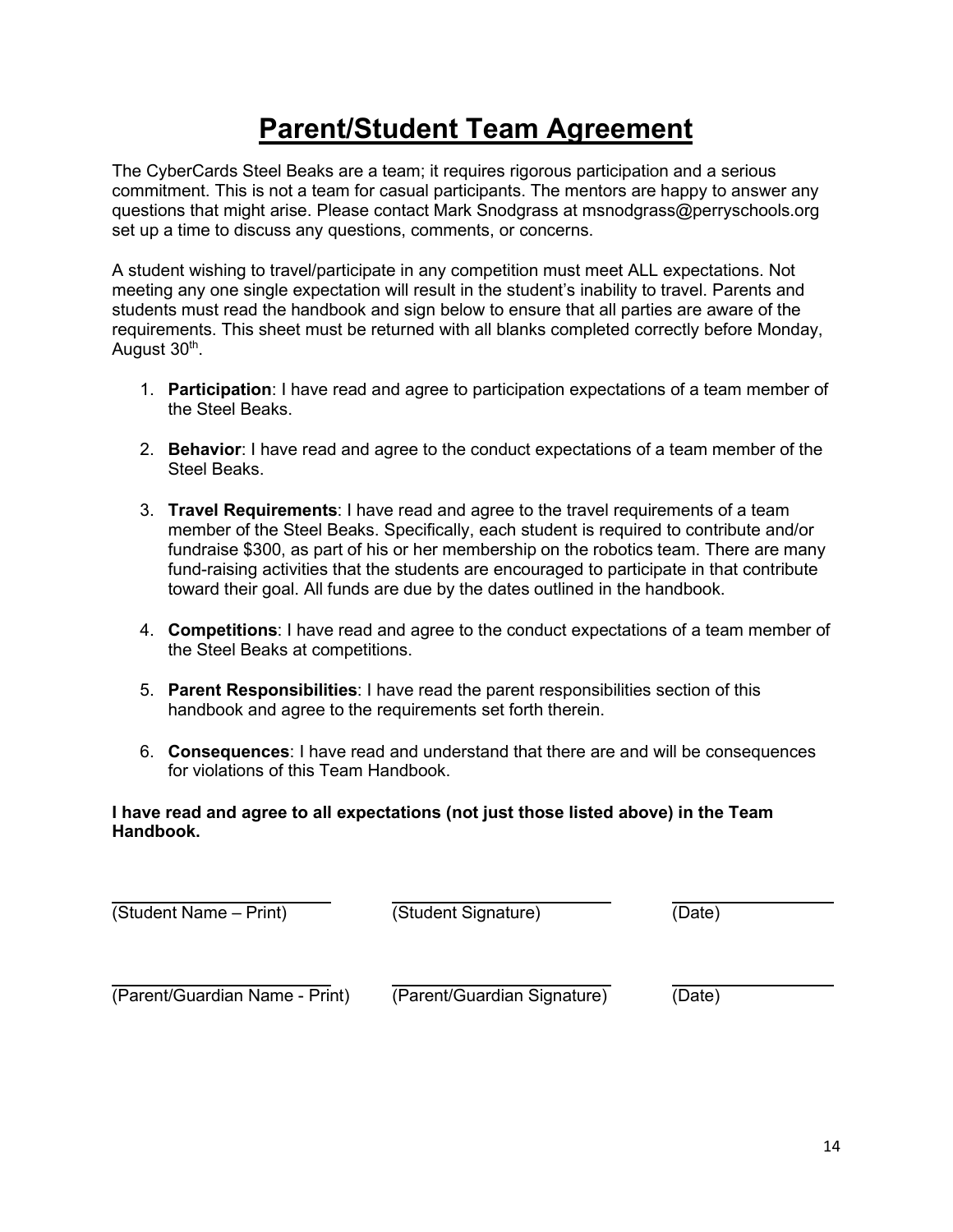## **SOUTHPORT ROBOTICS MEDICAL RELEASE**

**INSTRUCTIONS:** Each medical release form must be complete before it will be accepted. Please type or print legibly in ink. **DON'T LEAVE ANYTHING BLANK!** We cannot assume that a blank space means "none," so if your answer is "none" or "not applicable," please write that in. Forms with missing information will be returned to you. This form will be used for all trips from 2021-22 school year.

| Gender__________                                                                                                                                                                                                                 |
|----------------------------------------------------------------------------------------------------------------------------------------------------------------------------------------------------------------------------------|
| Birthday / /                                                                                                                                                                                                                     |
|                                                                                                                                                                                                                                  |
|                                                                                                                                                                                                                                  |
|                                                                                                                                                                                                                                  |
|                                                                                                                                                                                                                                  |
|                                                                                                                                                                                                                                  |
| Physical Limitations and/or Special Instructions: (Asthma, diabetes, allergies, etc.): _______________________<br>List any medication you take on a regular basis and/or any you will bring with you this trip: ________________ |
|                                                                                                                                                                                                                                  |

#### **PLEASE SUPPLY ALL THE FOLLOWING INFORMATION:**

I, \_\_\_\_\_\_\_\_\_\_\_\_\_\_\_\_\_\_\_\_\_\_\_\_\_\_\_\_\_\_\_\_, parent and/or legal guardian of, \_\_\_\_\_\_\_\_\_\_\_\_\_\_\_\_\_ a minor, hereby acknowledge that said minor is presently under my care, custody, and control. I hereby give my child my express permission to attend a trip with **the Steel Beaks(SB)**. I have listed the physical conditions and/or medical problems that may need attention, and all medications used by above minor. In the event there arises an emergency necessitation medical and/or surgical attention, I hereby consent and give my permission to the mentors of the CyberCards or any attending physician to make such decisions and to perform such medical treatments and/or surgery upon said minor which may, in their sole discretion, be necessary and proper under the circumstances. I also consent and give permission for my child, **permission to travel with Team 13246**. I understand that the students will be transported in vehicles driven by school bus drivers, paid charter bus drivers, adult mentors, and/or other team parents. I do release, acquit, discharge, and covenant to hold harmless the staff of the SB from all actions, damages, liabilities arising out of the treatment of any sickness or accident incurred by said child.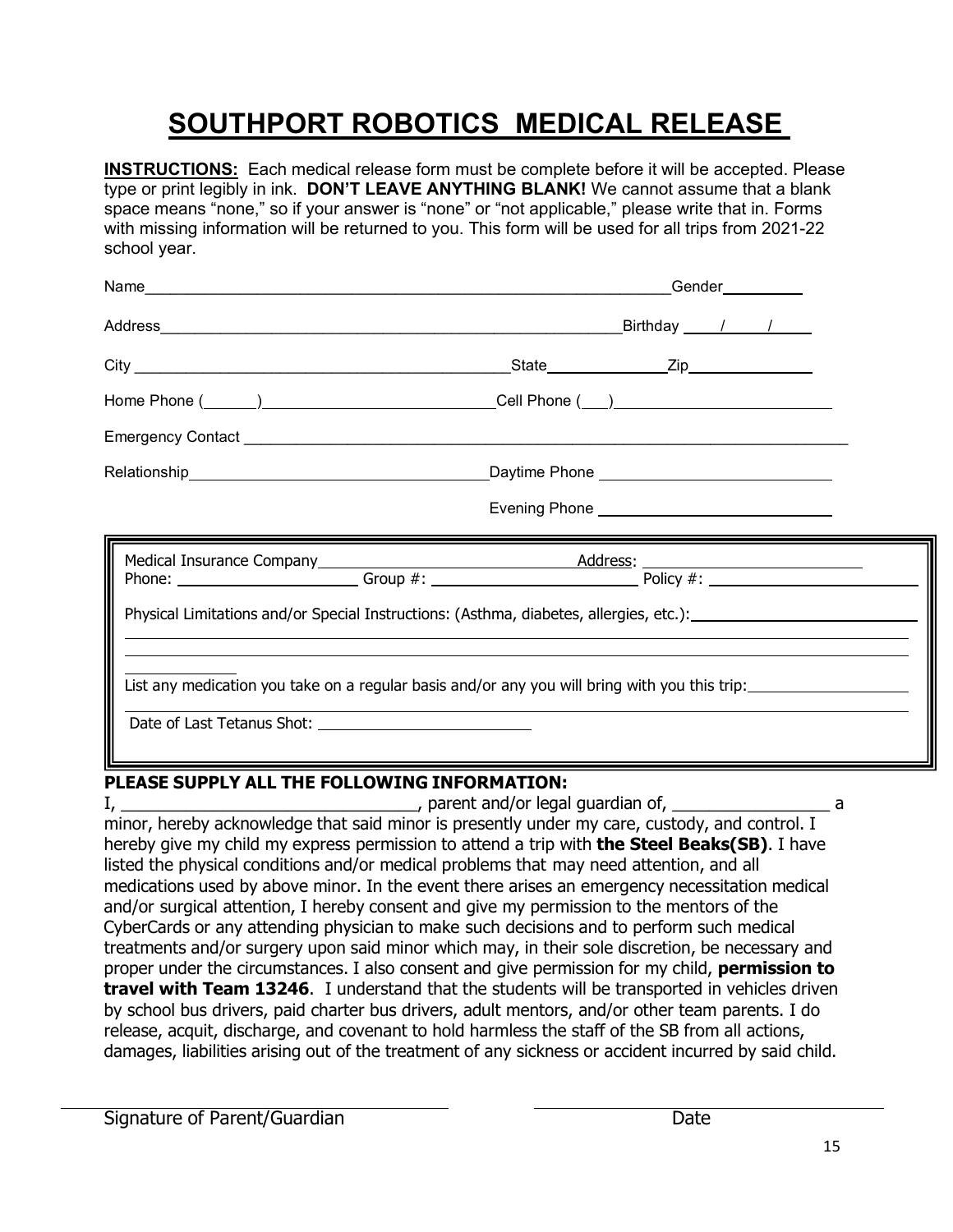## **SOUTHPORT HIGH SCHOOL TRANSPORTATION FORM**

#### **Student Name:**

Southport High School provides round-trip transportation for student team members to away contests/activities that do not interfere with school hours. Parent carpools may be needed to transport students to activities and/or home afterwards. Please indicate whom you will allow to drive your student home, as well as your availability to drive others.

Please initial **ALL THAT APPLY** and sign below.

Yes, I can provide transportation for the following number of students and have provided my vehicle information below.

 No, I will not be able to provide transportation and will need assistance providing transportation for my student.

|        | I give my permission for my student to ride home with the following adults (please |  |
|--------|------------------------------------------------------------------------------------|--|
| list): |                                                                                    |  |

| Name: |  |
|-------|--|
| Name: |  |
| Name: |  |
| Name: |  |

 I give my permission for my student to ride home with **ANY parent(s)** available to provide transportation.

(Parent/Guardian Signature) (Date)